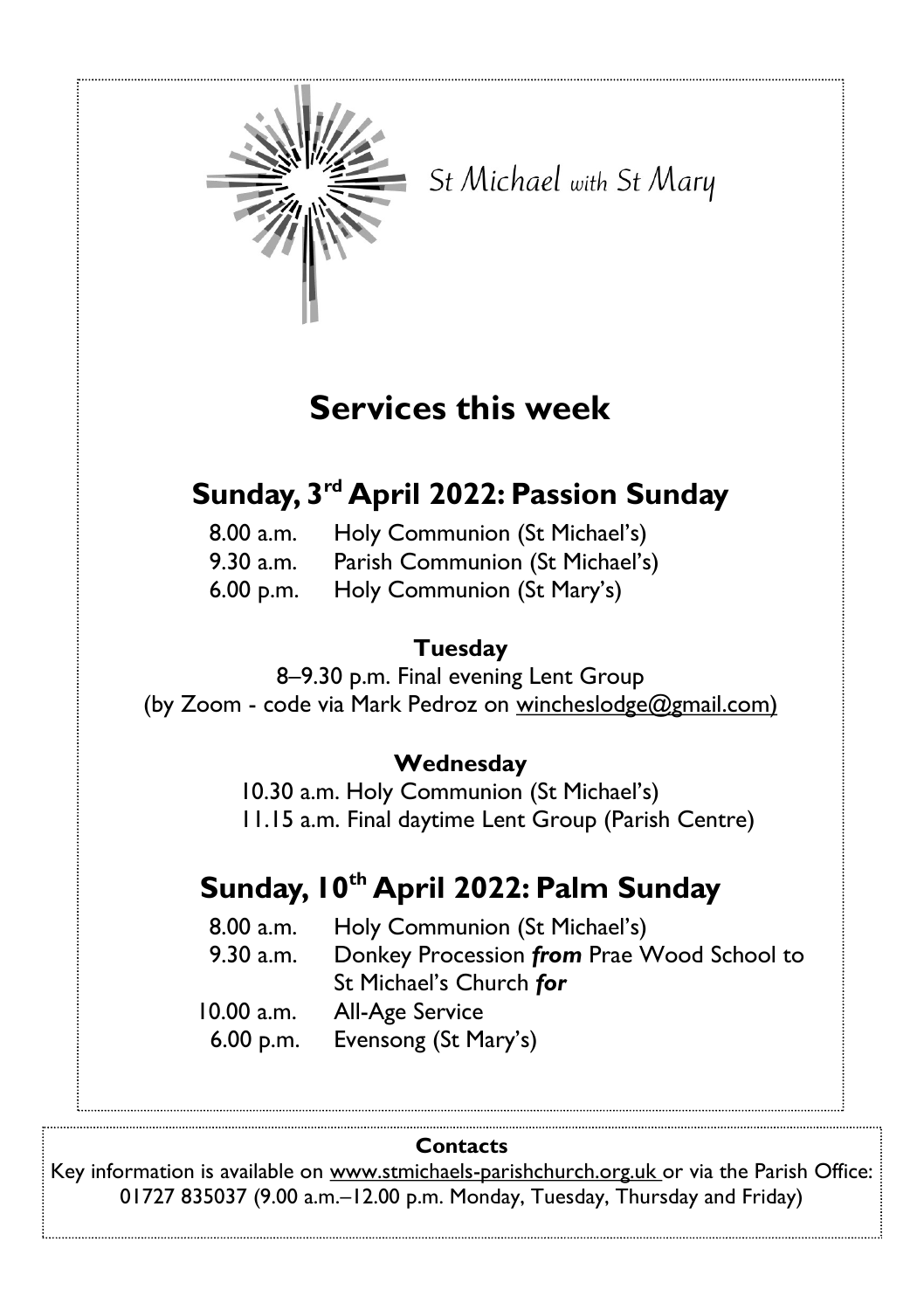## **Resources for today's 9.30am service**

The **children's corner** in the North Aisle contains themed-worksheets, books and toys. Parents please remain responsible for your children in this space. If your child needs time-out or privacy (e.g. nappy change) the Tower Room is available and has sound relay of the service.

**Toilets** are available in the Parish Centre at the east end of the churchyard; please see a steward for access.

Please stay for **refreshments** after the service in the Parish Centre.

\*\*\*\*\*\*\*\*\*\*\*\*\*\*\*\*\*\*\*\*\*\*\*\*\*\*\*

#### **Old Testament Reading:**

Thus says the LORD, who makes a way in the sea, a path in the mighty waters, who brings out chariot and horse, army and warrior; they lie down, they cannot rise, they are extinguished, quenched like a wick: Do not remember the former things, or consider the things of old. I am about to do a new thing; now it springs forth, do you not perceive it? I will make a way in the wilderness and rivers in the desert. The wild animals will honour me, the jackals and the ostriches; for I give water in the wilderness, rivers in the desert, to give drink to my chosen people, the people whom I formed for myself so that they might declare my praise.

### *Isaiah 43: 16-21*

#### **New Testament Reading:**

If anyone else has reason to be confident in the flesh, I have more: circumcised on the eighth day, a member of the people of Israel, of the tribe of Benjamin, a Hebrew born of Hebrews; as to the law, a Pharisee; as to zeal, a persecutor of the church; as to righteousness under the law, blameless.

Yet whatever gains I had, these I have come to regard as loss because of Christ. More than that, I regard everything as loss because of the surpassing value of knowing Christ Jesus my Lord. For his sake I have suffered the loss of all things, and I regard them as rubbish, in order that I may gain Christ and be found in him, not having a righteousness of my own that comes from the law, but one that comes through faith in Christ, the righteousness from God based on faith. I want to know Christ and the power of his resurrection and the sharing of his sufferings by becoming like him in his death, if somehow I may attain the resurrection from the dead.

Not that I have already obtained this or have already reached the goal; but I press on to make it my own, because Christ Jesus has made me his own. Beloved, I do not consider that I have made it my own; but this one thing I do: forgetting what lies behind and straining forward to what lies ahead, I press on towards the goal for the prize of the heavenly call of God in Christ Jesus.

### *Philippians 3: 4b-14*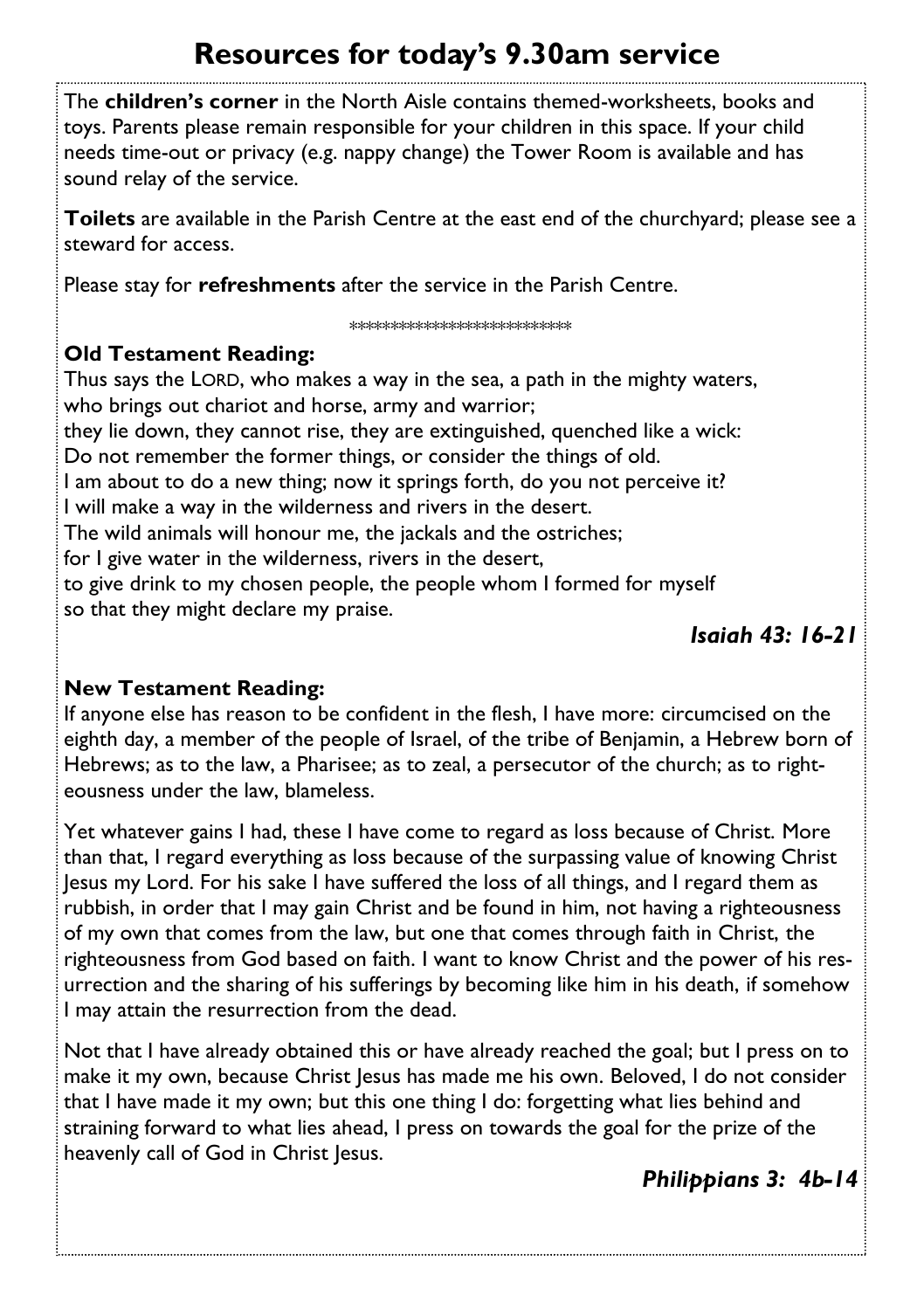## **Resources for today's 9.30am service**

#### **Gospel Reading:**

Six days before the Passover Jesus came to Bethany, the home of Lazarus, whom he had raised from the dead. There they gave a dinner for him. Martha served, and Lazarus was one of those at the table with him. Mary took a pound of costly perfume made of pure nard, anointed Jesus' feet, and wiped them with her hair. The house was filled with the fragrance of the perfume. But Judas Iscariot, one of his disciples (the one who was about to betray him), said, 'Why was this perfume not sold for three hundred denarii and the money given to the poor?' (He said this not because he cared about the poor, but because he was a thief; he kept the common purse and used to steal what was put into it.) Jesus said, 'Leave her alone. She bought it so that she might keep it for the day of my burial. You always have the poor with you, but you do not always have me.'

### *John 12: 1-8*

#### *During communion the choir sings:*

1.Sing, my tongue, the glorious battle, 2.When at length th'appointed fullness sing the last the dread affray; only of the sacred time was come, o'er the cross, the victor's trophy, he was sent, the World's creator, sound the high triumphal lay; from the Father's heav'nly home, how, the pains of death enduring, and was found in human fashion, earth's Redeemer won the day. offspring of the Virgin's womb.

- 
- 3.Now the thirty years are ended which on earth he willed to see. willingly he meets his Passion, born to set his people free; on the cross the Lamb is lifted, there the sacrifice to be.

*Pange lingua – Plainsong Mode iii Translated from the Latin words of Bishop Venantius Fortunatus*

#### **Please remember in your prayers**

- those who are **ill**, including: Peter Bell, Jacqui Follett, Jo Frost, Debbie Greenwood, Edna Hames, Michael Hogben, Helen Huson, Rachael Hymas, Ingrid Kluckova, Wendy May; Alice Reardon, Pat Stroud, Cora Marie Varshney, Janice Western, Paul Wiggett
- for **healing and wholeness**: Peter Loyd
- those who mourn the death of Jean Timson